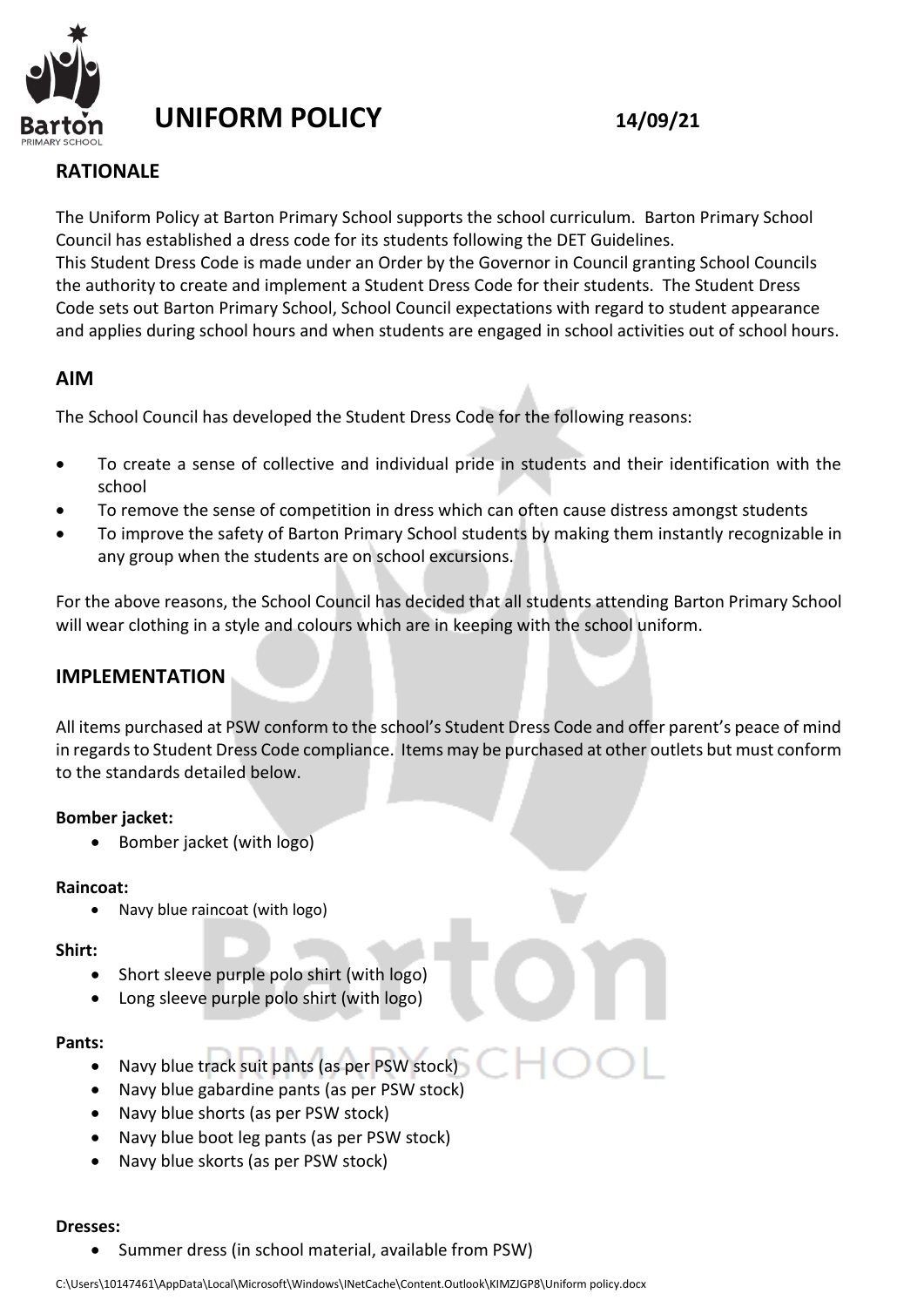

# **UNIFORM POLICY 14/09/21**

### **Hats**

- Navy broad brim hat (with logo)
- Navy bucket hat (with logo)
- As per our Sun smart policy hats are compulsory September April
- School hats are available from PSW and these are the only hats to be worn at Barton Primary School
- Navy beanies (with logo)

## **Other Student Dress Code issues:**

- Scarfs and head wear of any description including cultural/religious headwear must be in navy
- Scrunchies and hair adornments should be in the school colours (ie Purple, Navy, White)
- Students must not wear "unnatural" hair colours to school (ie bright purple would be considered an unnatural hair colour)
- No makeup of any description is allowed to be worn at school. (This includes nail polish)
- Shoes need to be plain black (no other colour should be visible including sides of the sole or logos). They must be suitable for the activities at school (ie school shoes, runners). Open toed shoes, sandals or thongs are not permitted for safety reasons.
- Socks are to be white or navy only
- Students are permitted to wear navy blue stockings/leggings under the school dress
- Students are permitted to wear navy under shirts under their school uniform
- No excessive or loose jewellery should be worn to school. Earrings worn should be sleepers or studs. Necklaces, bracelets, bangles etc. should not be worn to school. Religious articles are only to be worn as part of jewelry. Any religious item that could be used as a weapon is not permitted. This is a safety issue and also prevents loss or damage to expensive items.
- Student backpacks are compulsory for new enrolments as of 2018 as per the uniform list.

All items purchased at PSW conform to the school's Student Dress Code and offer parent's peace of mind in regards to Student Dress Code compliance. Items may be purchased at other outlets but must conform to the standards detailed above.

Exemption of the Student Dress Code will be granted where:

- An aspect of the code offends the religious belief held by the student;
- An aspect of the code prevents the student from complying with a requirement of his ethnic or cultural background;
- An aspect of the code prevents students with disabilities from being able to attend school or participate in school activities on the same terms as other students;
- The student has a particular health condition that requires an aspect of the code to be departed - 7 from. ъπ ヽ

In the case where parents can demonstrate particular economic hardship that prevents them from complying with the code arrangements can be made with the Principal by contacting the school.

Parents sign an agreement on enrolment that they will support Barton Primary School uniform policy.